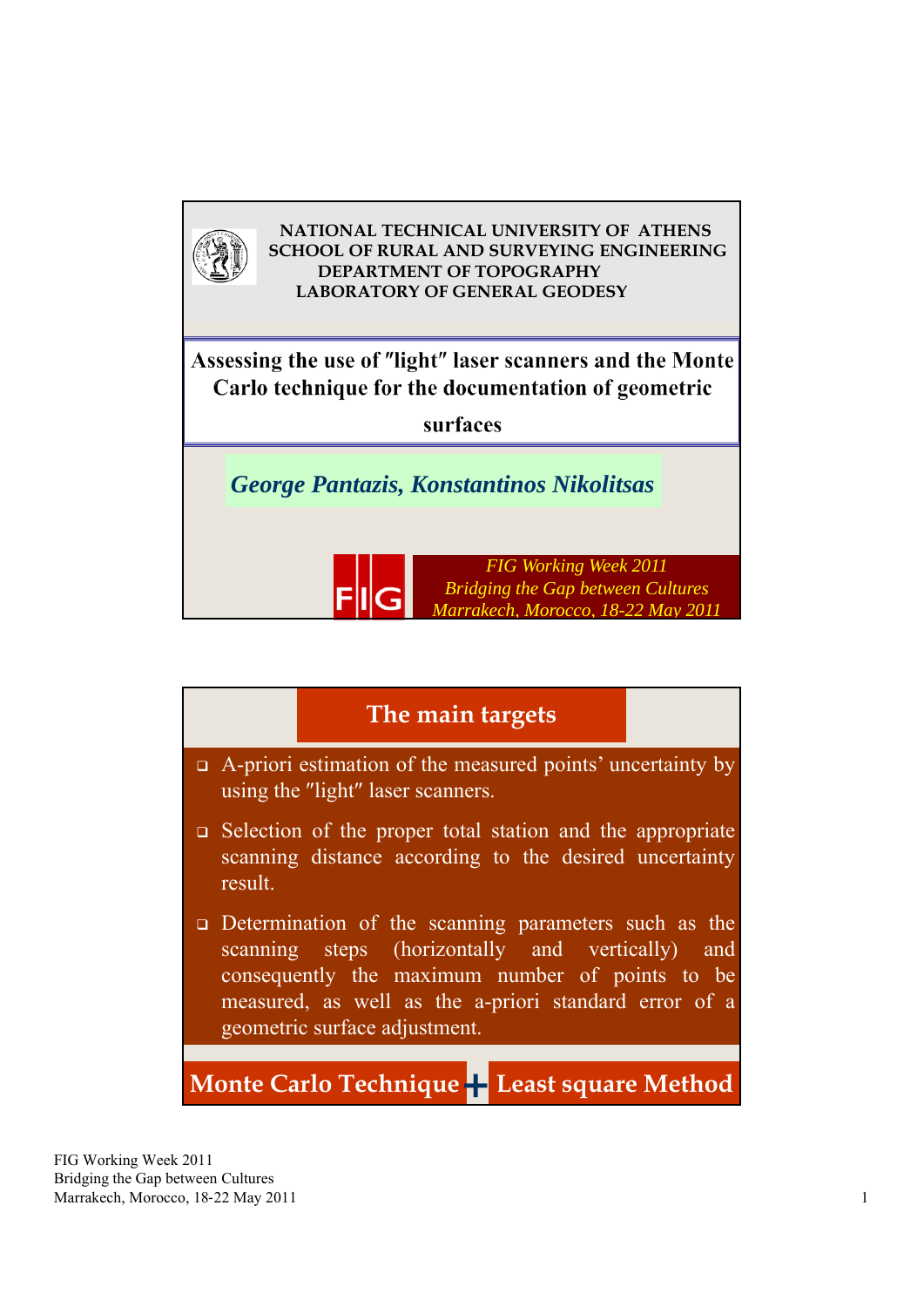

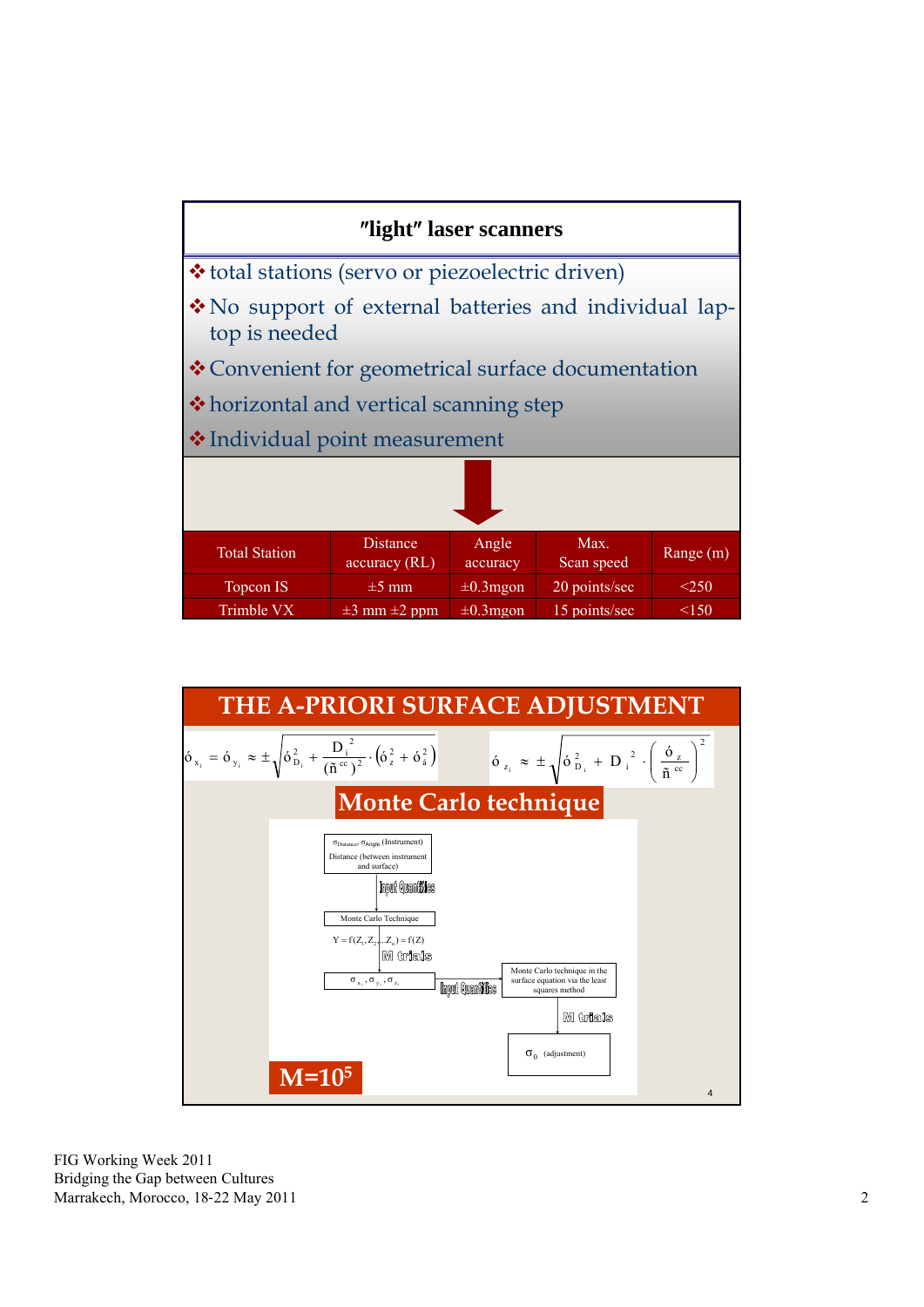#### **The σ***x***, σ***y***, σ***<sup>z</sup>* **values for different instruments, for distance measurement with an accuracy of 3mm**



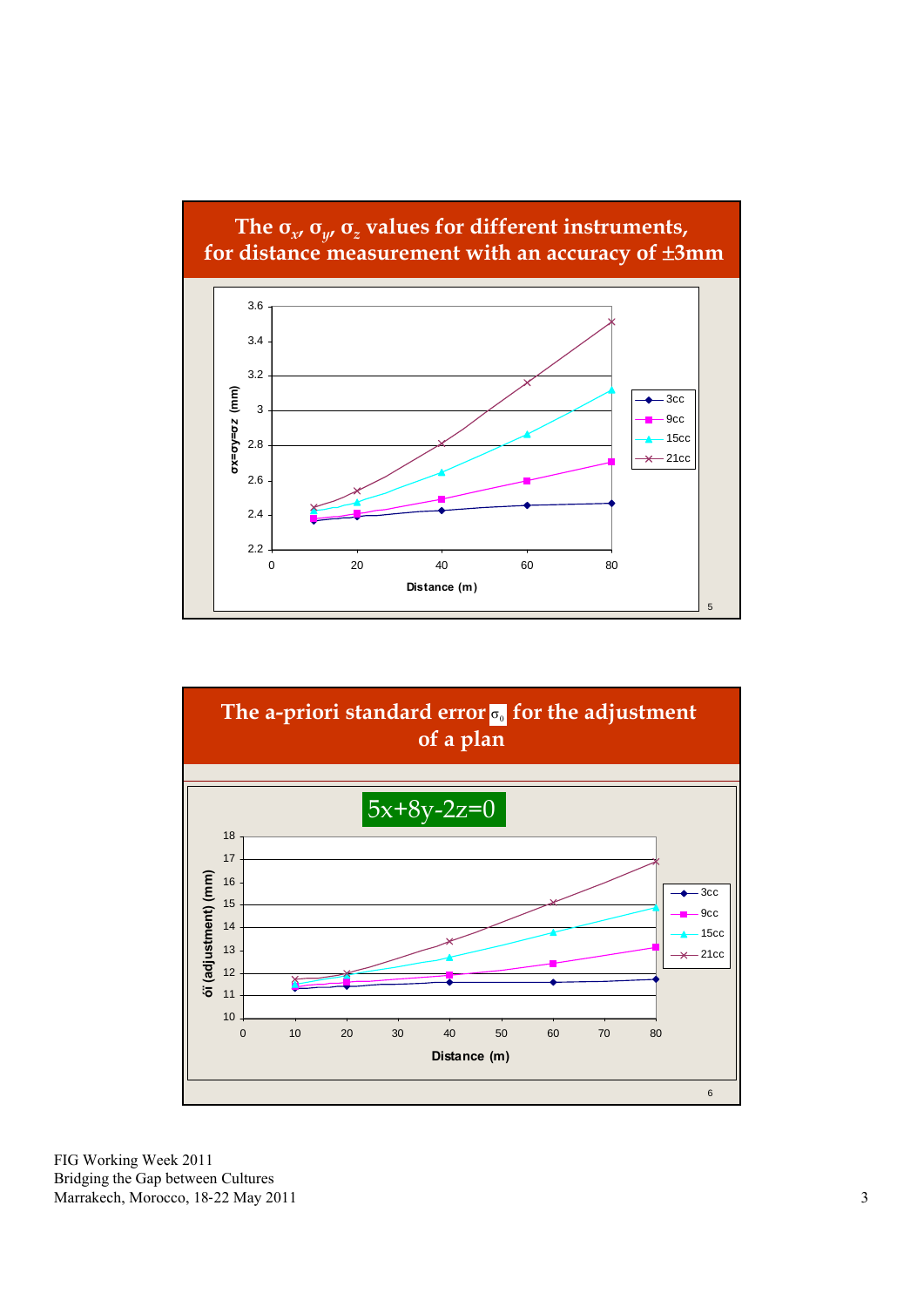

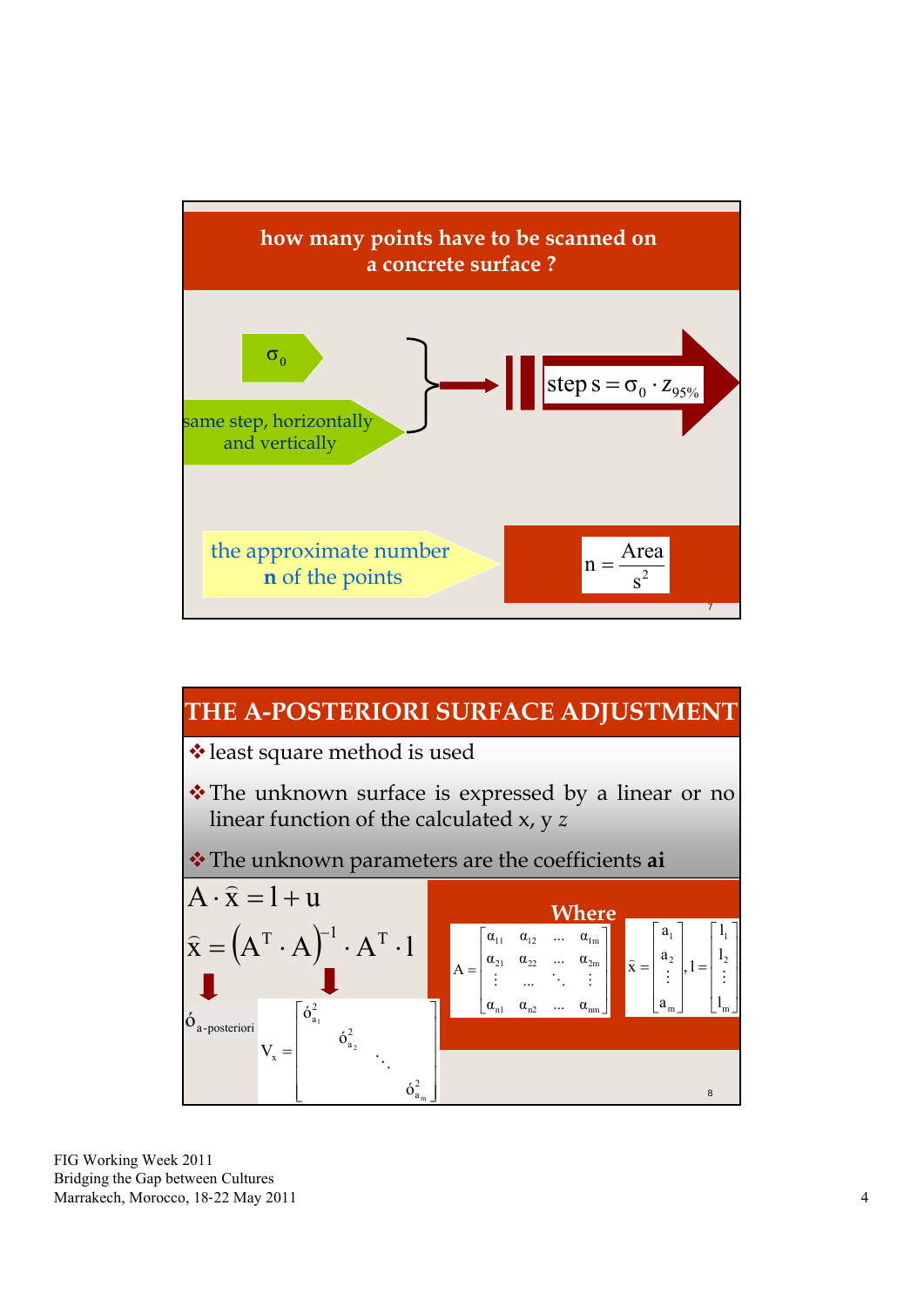

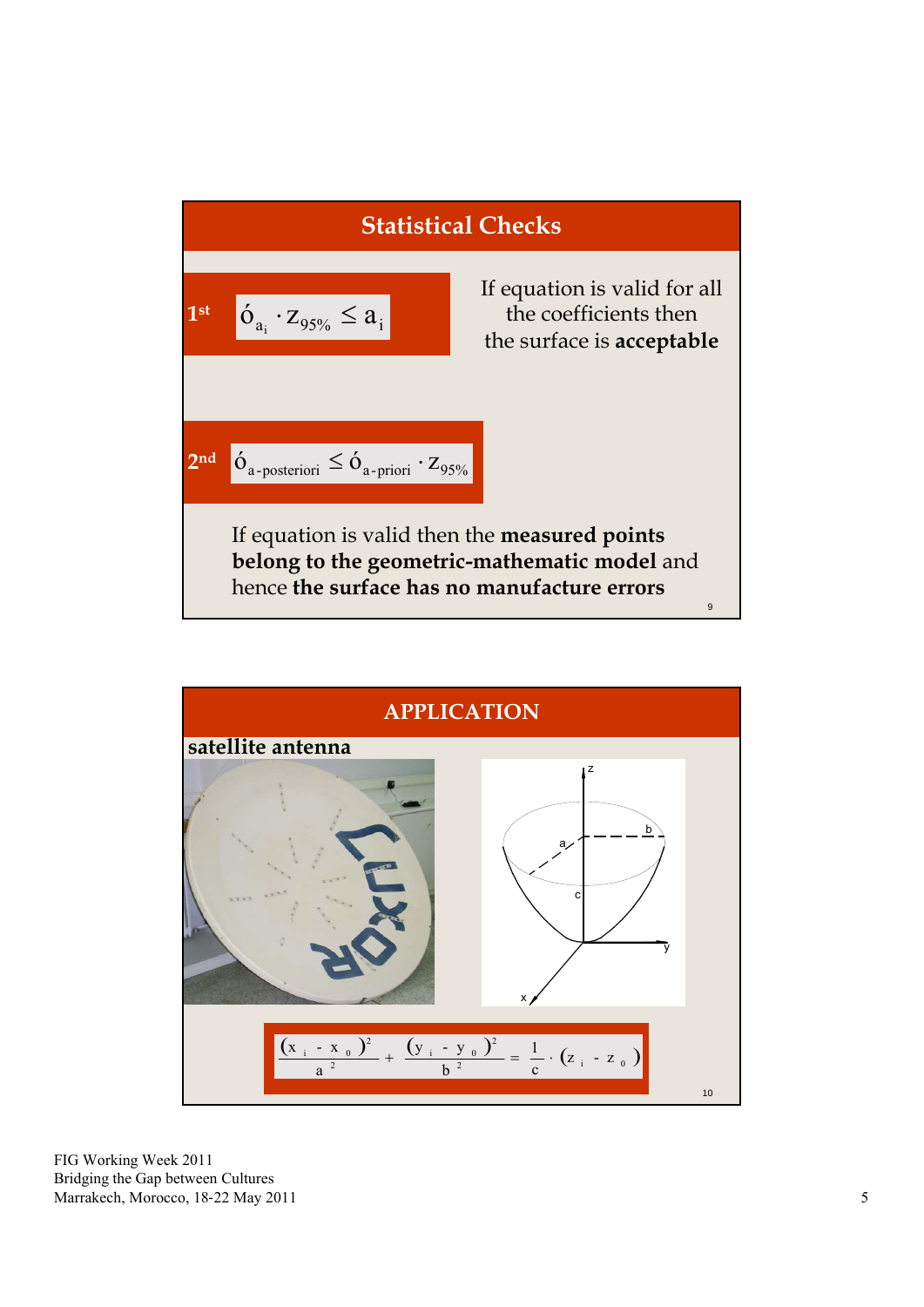

| The determination of the a-posteriori surface                                                                |                               |                   |                          |                       |                      |          |                |          |                |
|--------------------------------------------------------------------------------------------------------------|-------------------------------|-------------------|--------------------------|-----------------------|----------------------|----------|----------------|----------|----------------|
|                                                                                                              |                               | <b>Trimble VX</b> |                          | scanning step $=$ 4cm |                      |          |                |          |                |
| horizontally and vertically<br>2600 points                                                                   |                               |                   |                          |                       |                      |          |                |          |                |
| a(m)                                                                                                         | $\sigma$ <sub>a</sub><br>(mm) | b(m)              | $\sigma_{\rm b}$<br>(mm) | $x_0(m)$              | $\sigma x_0$<br>(mm) | $y_0(m)$ | $oy_0$<br>(mm) | $z_0(m)$ | $OZ_0$<br>(mm) |
| 0.951                                                                                                        | $\pm 0.3$                     | 0.965             | $\pm 0.3$                | 0.001                 | ±0.0001              | $-0.019$ | ±0.0002        | 0.001    | ±0.0001        |
| $\div$ ±3 <sup>cc</sup> for the directions<br>$\sigma_0 = \pm 12$ mm<br>$\div$ ±3mm ±3ppm for distance<br>12 |                               |                   |                          |                       |                      |          |                |          |                |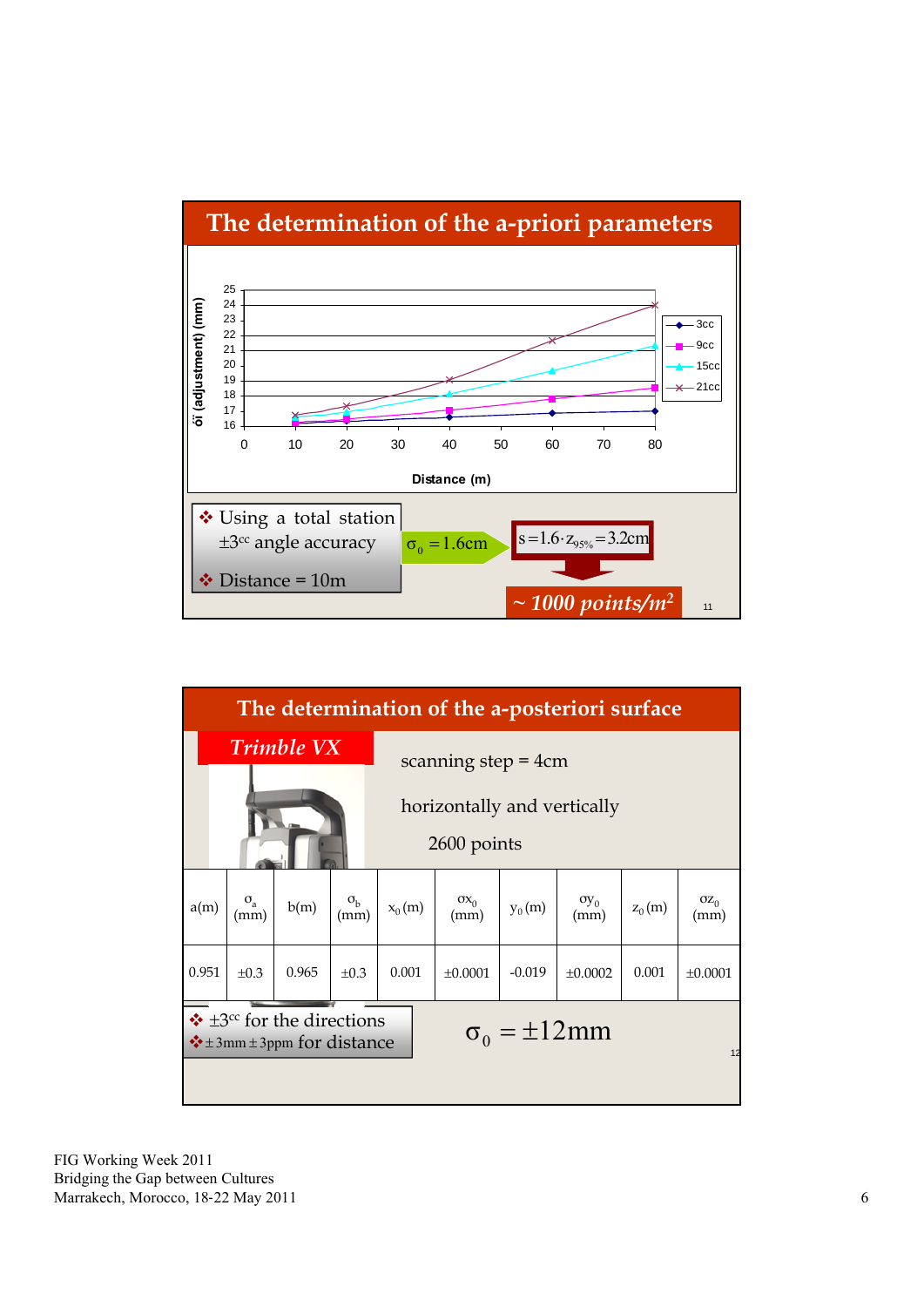## **REMARKS AND CONCLUSIONS**

- \* The **a priori standard error** of the points' adjustment, which belong to a specific surface is strongly influenced by the accuracy that the total station provides and can estimated by using the **Monte Carlo technique.**
- $\cdot$  Knowing the number of points, which are necessary to be captured and the desired  $\sigma_0$  of the adjustment, the user can have a better understanding of what he needs to collect at the field
- \* The **comparison** between the a-priori and the aposteriori  $\sigma_0$  of the adjustment can document that the measured surface is **constructed according** to its specifications.

### **REMARKS AND CONCLUSIONS**

- $\triangle$  **The Monte Carlo** technique proved to be a very useful tool for the **a-priori determination** of the measurements' uncertainty as well as the standard error of the adjustment.
- The development of **total stations**, with laser scanner capability, gives the opportunity for a more **economical** procedure of scanning geometric surfaces compared with the real laser scanner.
- These instruments are more **convenient** when processing data when compared to the laser scanners, as a less bulky computer is needed. They are more **easy to use** as they are lighter and have the same on board software as the conventional surveys.